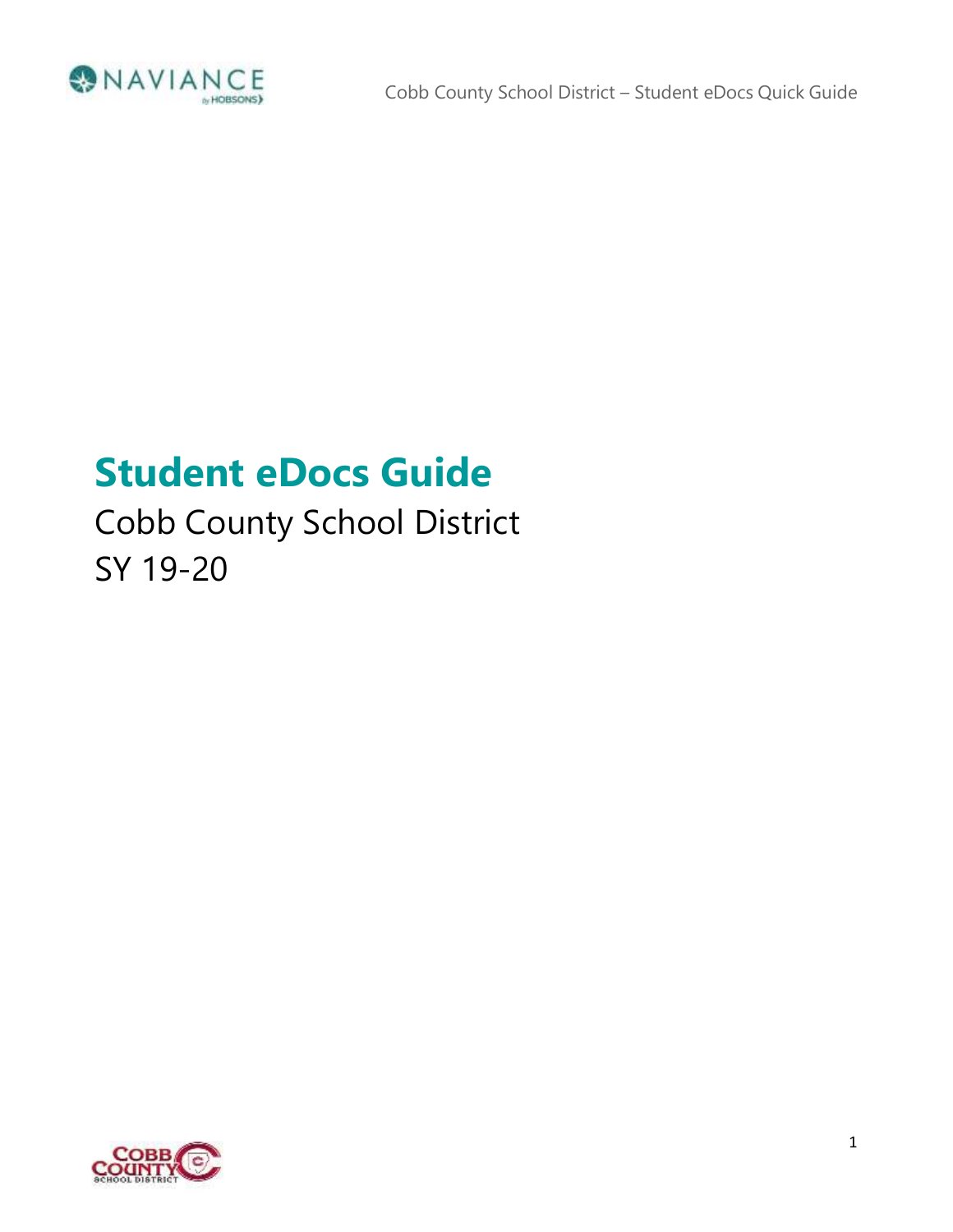

#### **Matching Common App Account**



#### **Common App Matching Tips**

- Make sure to use the email address that you used to create your Common App account
- Your Date of Birth will automatically pull in from your Naviance account
- If you still have questions, reach out to your counselor if you need help with this!  $\circledcirc$

#### **Add colleges to the Colleges I'm Applying to List**

- 1. Go to **Colleges I'm Applying to List**
- **2. Select the pink plus sign** to add a college to the application list
- 3. Search for the name of the school and **select Add Application**
- **4. Select App Type** (e.g., RD, ED, EA, etc.)
- **5. Select How You'll Submit Your App** (e.g., Common App, Direct to Institution)
- **6. Select add application**
- **7. Select the pink plus sign** to add additional colleges to the application list

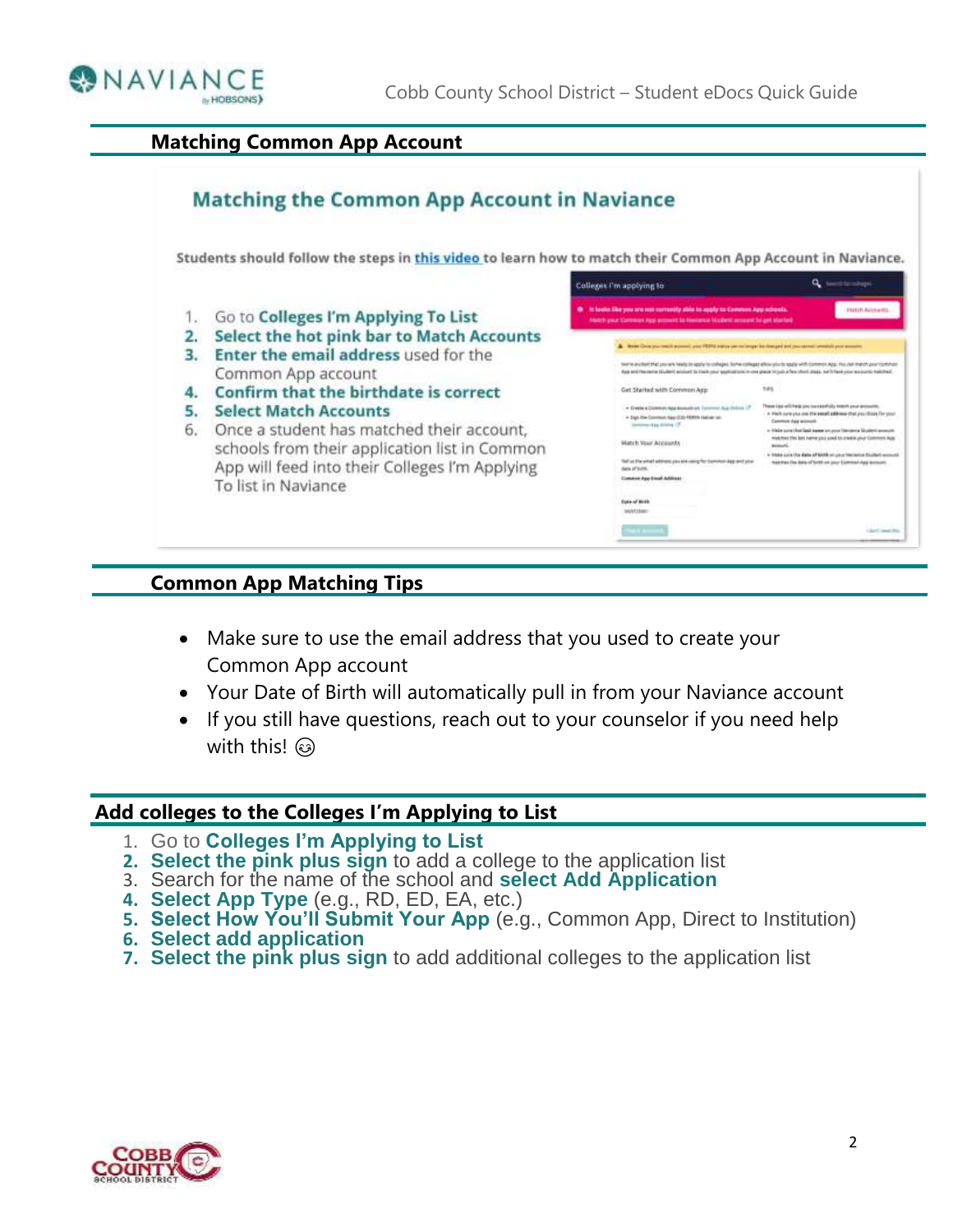

#### Cobb County School District – Student eDocs Quick Guide



# **Request Letters of Recommendation**

| Letters of recommendation                                                                                                                                                               |                                                                                                            |
|-----------------------------------------------------------------------------------------------------------------------------------------------------------------------------------------|------------------------------------------------------------------------------------------------------------|
| Same colleges require letters of recommendation to be submitted with your application. Please visit the intercult recom<br>accessible from the mem colleges page, for more information. | <b>Requesting LORs</b>                                                                                     |
| Letters of recovereedation<br><b>Your Requests</b>                                                                                                                                      | 1. Go to Colleges I'm Applying To List<br>2. Select Letters of Recommendation at the<br>bottom of the list |
| Visi Lari ce quanti rane latteri si Fressonno batiloi acol Isaak blu-ioni chatch chatch of peur imports forme<br><b>WELL-WILLIAM</b>                                                    | 3. Select Add Request<br>Select a recommender                                                              |
|                                                                                                                                                                                         | Select which colleges the request is for<br>Include a personal note                                        |
| 1. Who would you like to write this recommendation?"                                                                                                                                    | Select Submit Request<br>7.                                                                                |
| Sewell & Teacher                                                                                                                                                                        | 8. Select Request and Finish                                                                               |
| 2. Select which colleges this request is for:"                                                                                                                                          |                                                                                                            |
| 1.7 Homes again to independence to the anti-resolution for Audio to the Audio<br>1. Who priced just follow with per List to my Listinger the Applicity To but                           |                                                                                                            |
| 3. include a personal note to remind your recommender about your great qualities and any specifies<br>about your request:                                                               |                                                                                                            |

### **Notes on Letters of Recommendation:**

- You should only request LORs if you have already applied to the school or are very certain you will apply in the future
- Teachers will write ONE letter for all schools that you apply to, unless you specify otherwise
- Only request letters from teachers that you actually want to submit a letter
- Keep in mind that schools have limits on the number of recommendations you are allowed
- Be SURE to cancel any requests you NO longer need ASAP